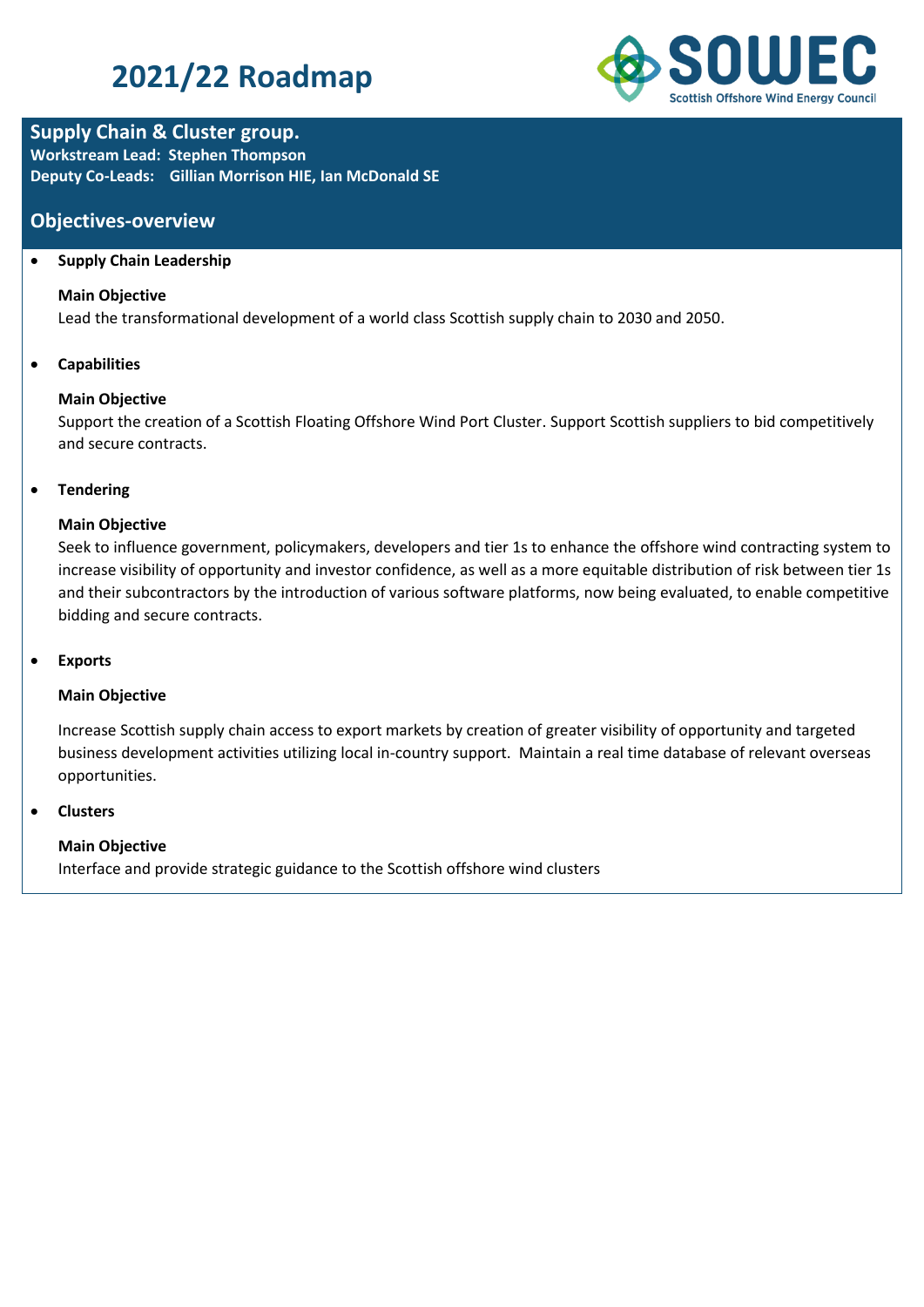

## **Targets - Supply chain and Clusters Group**

**1) Lead the transformational development of a world class Scottish supply chain to 2030 and 2050.**

## **Targets**

- A rapid increase in economic value that redresses the imbalance between Scottish supply chain competitiveness and lack of market penetration, compared to other UK/European suppliers.
	- Strive to maximise benefits for communities through enhanced environmental, social and economic ambition, ensuring a just transition, especially focusing on transitioning skills from other industries like oil & gas.
	- Target increased levels of inward investment for innovative manufacturing and service provision
	- Set a target for increasing local contents throughout the Scottish Supply Chain and set up a system to monitor progress.

## **Deliverables (Timing for all: end 2022)**

- Establish a collaboration framework around roles and responsibilities, with all major stakeholders to build confidence throughout the supply chain and secure investment and growth.
- Act upon the recommendations in the BVGA/SIA and Export reports that have been published by SOWEC.
- Establish an offshore wind "Code of Practice" as a first step towards a set of General Terms and Conditions.
- Agree targets for increasing local contents in Scotland and provide visibility of this ambition to the supply chain
- Set up visibility and opportunity for the supply chain to participate in an integrated energy system, through the introduction of related technologies, so the focus is not only on offshore wind, but maximising capabilities and growth across the energy transition.

### **How this contributes to SOWEC's Strategic Goals?**

- Work to increase economic value in line with local content and export ambitions set out in the UK Sector Deal, developing a world-class supply chain in Scotland.
- Support the development of a growing, skilled, and diverse workforce, facilitating sector transitions (oil and gas), expanding apprenticeships, and increasing the representation of women and BAME workers.
- **2) Support the creation of a Scottish Floating Offshore Wind Port Cluster.**

### **Targets**

- **-** To conclude the key components and collaborative position of Floating Offshore Wind Port Clusters, through the establishment of the first Cluster at the Cromarty Firth, to be closely followed by other clusters under current development, around the Scottish coastline
- **-** Focus on providing visibility of current port infrastructure and detail the objectives for expansion/investment

### **Deliverables (Timing: all for end 2022)**

- Assist where required the creation of a report from OREC/ARUP on current port infrastructure status and ensure master planning is identifying and fulfilling the offshore wind opportunity.
- Set up collaborative framework with developers, tier 1's and the port clusters and ensure that this leads to project commitment that is aligned with projected capability and competencies. Ensure that this framework opens up visibility and trust that can be maximised to deliver competitive solutions for the build out of floating wind hardware and provision of related services. Following issue of report on above, facilitate progress of a programme of investment to port clusters (Cromarty Firth and other emerging port clusters), that will provide enough deepwater quayside capacity and laydown/storage areas required for large commercial developments
- To attract manufacturing of scale to Scotland, particularly focussed on the floating wind requirements, recognising the schedule for infrastructure improvements that will be required to enable this deliverable to be achieved.
- Note; The first port cluster must be established within one year to be ready to participate in the first floating wind stepping stone projects to enable supply chain ramp up for the commercial sale projects and large demand that will come towards the end of the 2020's, especially for Scotwind. Subsequent port clusters must be ready within 2 to 3 years.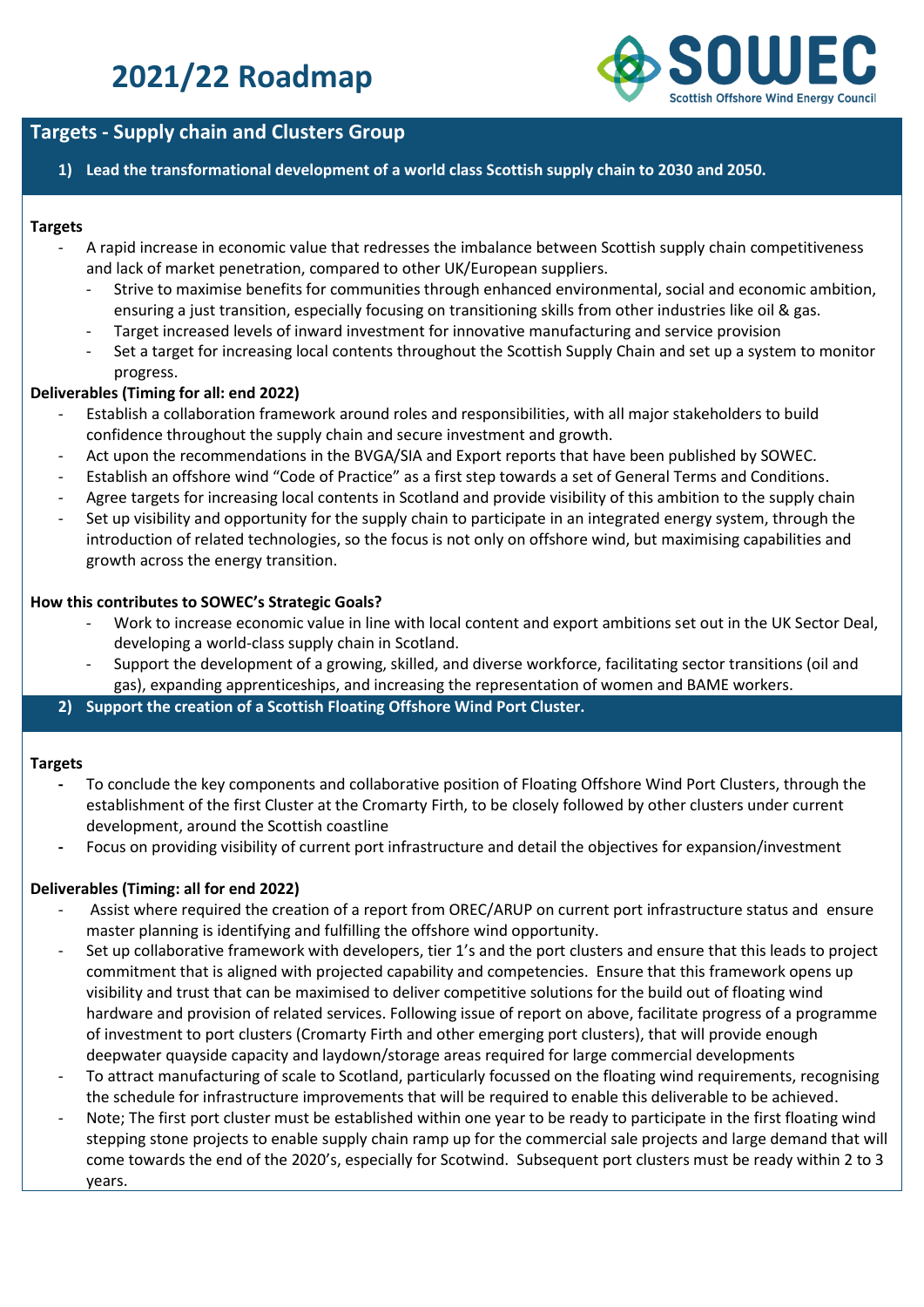

## **How this contributes to SOWEC's Strategic Goals?**

- Establish Scotland as a world-class offshore wind sector at the leading edge of technology innovation, driving excellence in efficiency, productivity, safety, and sustainability.
- Work to increase economic value in line with local content and export ambitions set out in the UK Sector Deal, developing a world-class supply chain in Scotland
- **3) Seek to influence government, policymakers, developer's and tier 1's to enhance the offshore wind contracting system to increase visibility of opportunity and investor confidence, as well as a more equitable distribution of risk between tier 1s and their subcontractors**

#### **Targets**

- Foster a closer working relationship between the supply chain and developers / EPCI, Tier 1 contractors.
- Continue to liaise with BEIS regarding supply chain plans and trends associated with AR4 and future deployments of offshore wind.
- Ensure confidence in the supply chain is gained and built upon.
- Promote track record in delivering competitively priced, quality services and products.

## **Deliverables (Timing: all for end 2022)**

- Following SOWEC publication of all BVGA reports, continue to progress actions with OWIC and other stakeholders, to develop industry adopted mechanisms to increase visibility of opportunities for prequalification, supply chain database, central advertising platform for procurement and develop an offshore wind Code of Practice that could ultimately lead to developing standardised terms and conditions, especially for SME's.
- Ensure that the SOWEC roadmap for delivery of the above is visible to the supply chain through the issue of progress reports through the Clusters.
- Increase visibility of opportunities developing in Energy Transition and encourage participation in an integrated energy system by linking SOWEC with other industry bodies promoting technological development and routes to market.
- Host a bi-annual or annual supply chain event to provide an informal platform for the supply chain to engage with tier 1 suppliers and developers; restrictions allowing.
- Produce an action plan with Innovation workstream to target the gains required as articulated in the Procurement Innovation document to be published and circulated to SOWEC council and ensure buy-in from stakeholders.

### **How this contributes towards SOWEC's Strategic Goals?**

- Work to increase economic value in line with local content and export ambitions set out in the UK Sector Deal, developing a world-class supply chain in Scotland.
- Develop a plan for offshore wind's contribution to achieving Scotland's climate change ambition of net-zero greenhouse gas emissions by 2045, incorporating floating wind, oil and gas electrification, hydrogen production, and wider energy system integration.
- **4) Increase Scottish supply chain access to export markets by creation of greater visibility of opportunity and targeted business development activities utilizing local in-country support.**

### **Targets**

- Provide visibility and transparency to the supply chain for targeted overseas market opportunities and assist with ideas, strategies and business development, by using local representatives and their resources.
- Identify key Scottish strengths and capabilities and how logistics and regulatory costs can be mitigated.
- Identify how to collaborate in-country where required.

### **Deliverables (Timing: all for end 2022)**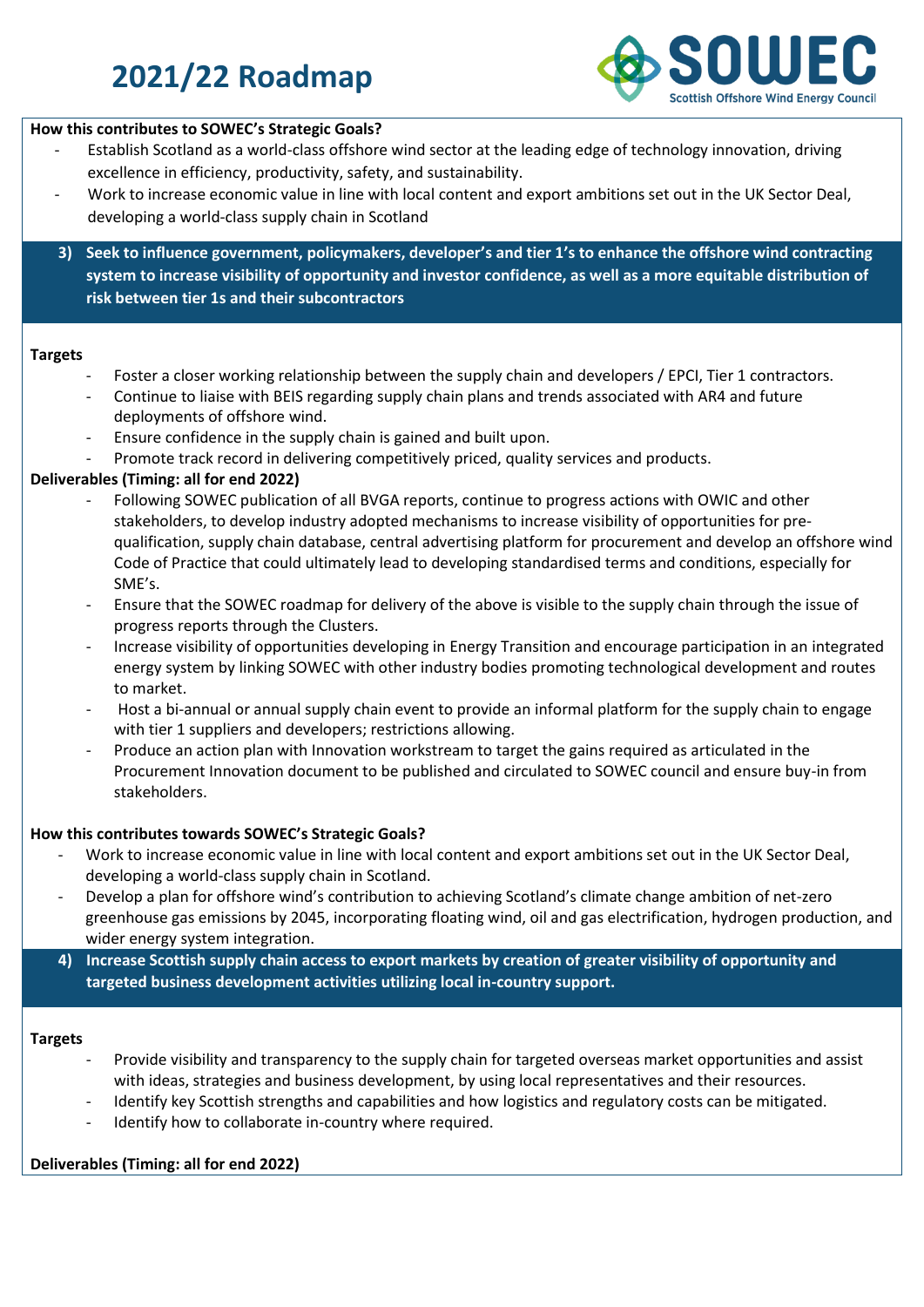

- Work with SDI, DIT and stakeholders to ensure Scottish capabilities are promoted globally and export opportunities are highlighted.
- Support the High Potential Opportunity promotion for floating wind through DIT/SDI.
- With SDI, identify specific opportunities for the Scottish supply chain.
- Identify an Export Champion to lead the export agenda for offshore wind.

## **How this contributes to SOWEC's Strategic Goals?**

Work to increase economic value in line with local content and export ambitions set out in the UK Sector Deal, developing a world-class supply chain in Scotland.

 **5) Interface and provide strategic guidance to the Scottish offshore wind clusters** 

#### **Targets**

Support the Scottish Clusters and provide strategic guidance on alignment to SOWEC's ambitions and goals.

### **Deliverables**

- Continue to be integral part of the Scottish clusters through steering group membership and attendance.
- Promote and endorse the clusters as key reference point for developers and Tier 1's for engagement opportunities.
- Champion the Scottish Clusters at industry events and forums and support cluster webinars and events.
- DeepWind and Forth and Tay Offshore to continue to be members of the Supply Chain and Clusters working group.
- Support the clusters in progressing to next stage of development and sustainability.

## **How this contributes to SOWEC's Strategic Goals?**

- Establish Scotland as a world-class offshore wind sector at the leading edge of technology innovation, driving excellence in efficiency, productivity, safety, and sustainability.
- Work to increase economic value in line with local content and export ambitions set out in the UK Sector Deal, developing a world-class supply chain in Scotland.
- Support the development of a growing, skilled, and diverse workforce, facilitating sector transitions (e.g. oil and gas), expanding apprenticeships, and increasing the representation of women and BAME workers.

## **Key Milestones – Supply chain and Clusters Group***.*

| Milestone                                                                                                                           | <b>Date</b> | <b>Comment/Further Detail</b>                              |
|-------------------------------------------------------------------------------------------------------------------------------------|-------------|------------------------------------------------------------|
| Proactive discussions held with Floating Wind<br>Port Cluster partners                                                              | Dec 2021    | In line with SIA delivery plan.                            |
| Commission research on Offshore Wind Code<br>of Practise to include proposals,<br>recommendations and endorsement by<br>industry.   | End 2022    | Progression from T&C's and<br>procurement recommendations. |
| Commission research on a strategy and<br>measurement to achieving visibility on Scottish<br>progress towards 60% UK content targets | End 2022    | Next steps from baseline report.                           |
| Supply Chain Event (restrictions allowing and<br>following risk assessment)                                                         | End 2022    | In collaboration with the clusters.                        |
| <b>Budget: Supply chain and Clusters Group 2021/22</b>                                                                              |             |                                                            |